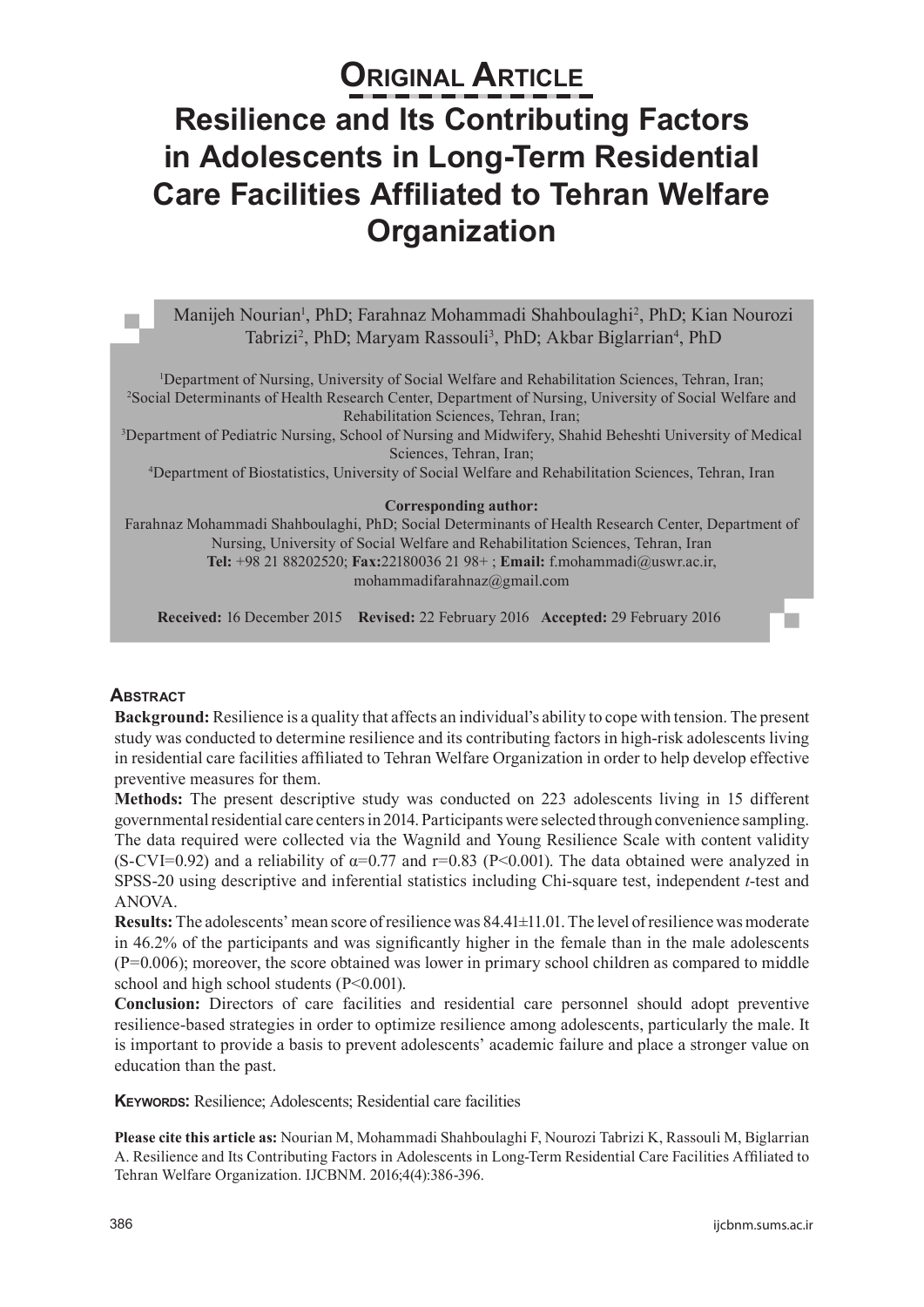#### **INTRODUCTION**

Adolescence is perceived as a critical stage in human life;<sup>1</sup> however, the unique environment of residential care facilities inherently contains additional stressors for the adolescent.<sup>2</sup> Living in residential care thus exposes adolescents to health-threatening environmental, physical and mental tensions.<sup>3</sup> This vulnerable group of the population has been found to be at an increased risk for poor developmental outcomes as well as a variety of emotional, social, behavioral, educational and psychological problems.<sup>4,5</sup> When all efforts to return them to their own family or to substitute families fail, the children are sent to residential care centers<sup>5</sup> for reasons such as the parents' death or divorce, the absence of one or both parents (without supervision) and the parents' drug addiction, affliction with incurable physical or mental diseases and imprisonment (poor supervision). In Iran, governmental residential care centers are singlegendered and are run by psychotherapists.

Living in residential care centers increases the likelihood of performing risky behaviors and causing social damage in adolescents and thus threatens the community's health as these adolescents leave the centers and enter the bigger community. The high costs of caring for children and the increasing prevalence of out-of-home care around the world have led to researchers' greater focus on the consequences of living in care centers.6 Previous studies have demonstrated the negative consequences of the chronic tensions associated with out-of-home care on different aspects of health in adolescents.<sup>7</sup> Resilience is an acquired quality that significantly affects health. Examining resilience within the context of health is particularly important, as it is a protective factor that is negatively associated with high-risk behaviors.8 The different definitions provided for resilience prove the fact that it is associated with an individual's ability to cope with challenges and difficulties in life. Resilience also depends on the cultural context of the community.9 The dimensions and contributing factors

of resilience vary in different populations, because what constitutes a risk factor in one setting may be considered a contributing factor in another, and also because the contributing factors of resilience differ with the type and intensity of the tensions experienced and the damage caused.10 For example, some studies examined the impact of age at the time of entering out-of-home care<sup>11,12</sup> and showed that being older at the time of entering care is associated with greater emotional resilience while being younger is linked with greater symptoms of post-traumatic stress disorder due to younger children's underdeveloped coping mechanisms. Another study rejected this finding.13 Evidence suggests that communication with family members is one of the main factors contributing to resilience;<sup>14</sup> however, Collins et al. (2008) showed that communication between the biological family and the child in care may even be harmful.<sup>15</sup>

The study of resilience in the Iranian population is important because most research in this area has been carried out in Englishspeaking countries or in Europe. The present study was thus conducted to evaluate resilience and its contributing factors in adolescents in long-term residential care facilities affiliated to Tehran Welfare Organization and to aid the relevant authorities in improving the care provided to this group of children through performing resilience-based interventions and to encourage further research on the subject as well.

#### **Materials and Methods**

The present descriptive study was conducted on adolescents in the 13-18 age group living in 15 different governmental residential care centers (called 'pseudo-family centers') affiliated to Tehran Welfare Organization. After requesting permission from Tehran Welfare Organization for the participation of male and female adolescents living in 15 different governmental residential care centers in different areas of Tehran province, the researcher visited the centers and selected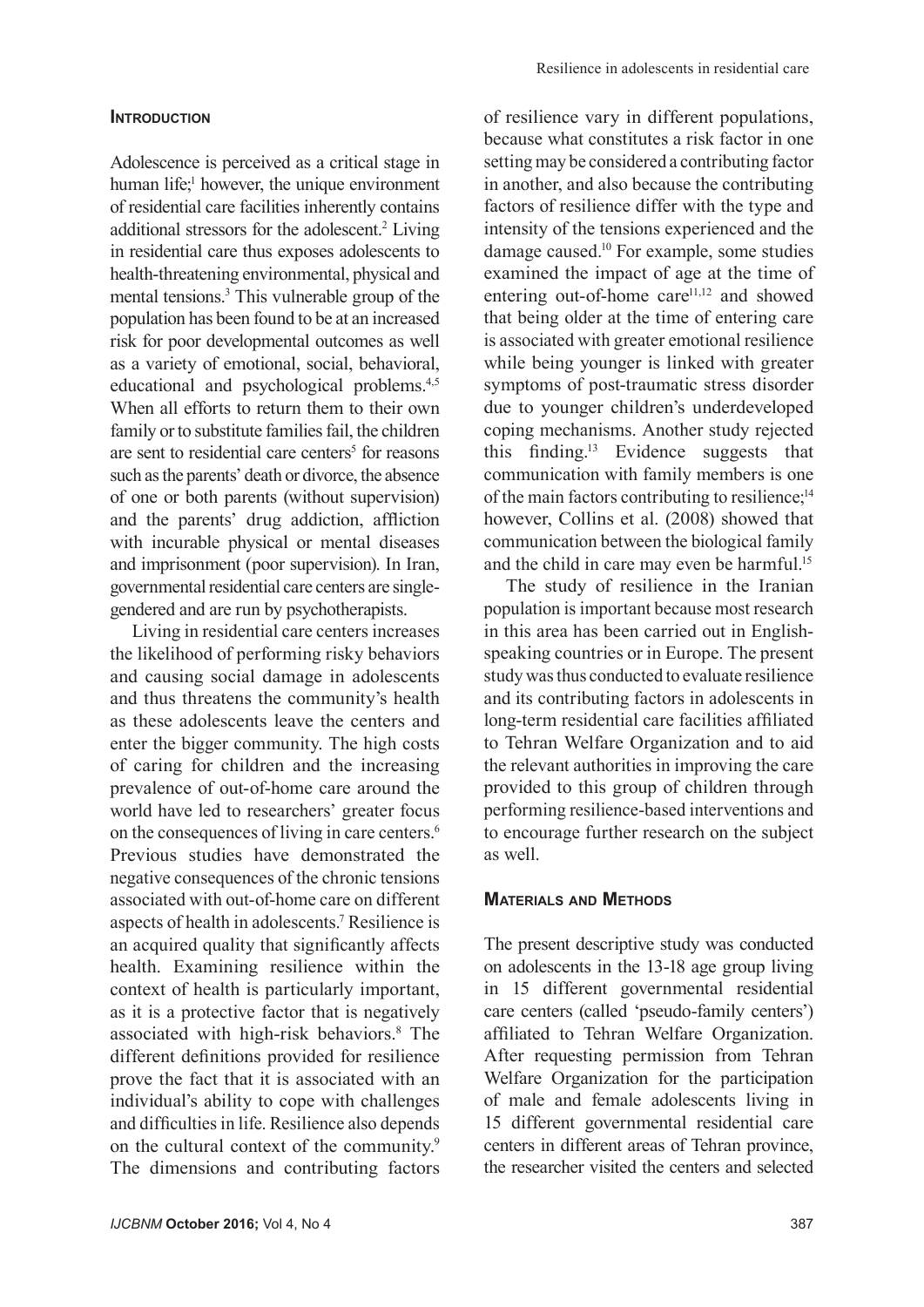samples through convenience sampling. All the adolescents who had lived in residential care centers for a minimum of three years, and who were literate and spoke Persian entered the study. The adolescents who had a history of developmental, psychiatric and seizure disorders or physical-motor disabilities based on the centers' health records and those who were unwilling to continue participation in the study or who were diagnosed with chronic or acute diseases during the course of the study or were transferred to other centers or to substitute families were excluded from the study.

Of the total number of 337 adolescents aged 13-18 years living in the 15 governmental residential care centers sampled (two centers located in Shemiranat county, four in the municipality of Tehran, one in Varamin, one in Pakdasht, one in Shahriar, one in Malard, two in Robat Karim and three in Shahre Rey), 229 were eligible to participate in the study. All the eligible candidates filled out the Persian version of the Wagnild and Young Resilience Scale. With the exclusion of the four adolescents who returned their questionnaires incomplete and two more who had to exit the study for hospitalization or being transferred to a substitute family, 223 adolescents were left to survey. From the 105 adolescents who did not meet the study inclusion criteria, 56% did not even consent to participating, 31.2% had a history of disease or were still ill and 12.8 % had lived in residential care facilities for less than three years. At the time the study was being conducted, no adolescents aged 13-18 lived in residential care in the Tehran counties of Pishva, Qods and Firoozkooh.

The research project was approved by the ethics committee of the University of Social Welfare and Rehabilitation Sciences and the Department of Education and Research of Tehran Welfare Organization under the approval code uswr.rec.1393.211.

After arranging with the technical director of each center and the psychologist or social worker in charge, the researcher introduced herself to the eligible adolescents and asked them to sign an informed written consent form that discussed the study objectives and ensured participants of the right to withdraw from the study, the confidentiality of their data and the anonymous publication of the study results. The researcher instructed the adolescents on how to complete the scale and then supervised the entire process. The researcher collected participants' demographic information, including their age, gender, duration of time spent in care, age at the time of entering care, educational stage, having visitors (at least once a week), parents' visiting (at least once a week) and the reason for entering institutional care. Sampling lasted from June to late October 2014, and of the total number of 337 adolescents living in the 15 centers examined, 223 eligible candidates were selected to participate in the study.

To determine participants' level of resilience, the standardized Persian version of the Wagnild and Young Resilience Scale was used. Designed in 1993 by Wagnild and Young, this scale measures the level of resilience from early adolescence to adulthood.16 The scale was translated into Persian and psychometrically assessed by Nourian et al. (2015) and has 23 items scored based on a 5-point Likert scale with responses ranging from strongly agree (given a score of 5) to strongly disagree (given a score of 1) and is designed within five subscales:<sup>17</sup> "Perseverance", "meaningfulness", "selfreliance" and "existential aloneness (selfacceptance or coming home to yourself)" all with 5 items and "equanimity" with 3 items. To measure the adolescents' level of resilience, the total score obtained for all the items was calculated. The scores obtained for the items in each subscale were also calculated separately. As per the original scale's classification system, participants' resilience was classified as very low with a score of 69 and below, as low with 70-83, as moderate with 84-99 and as high with 100- 115.<sup>17</sup> The validity of the Persian version of the scale was assessed based on the opinions of 11 experts in psychology, psychiatry, nursing and social welfare and its Cronbach alpha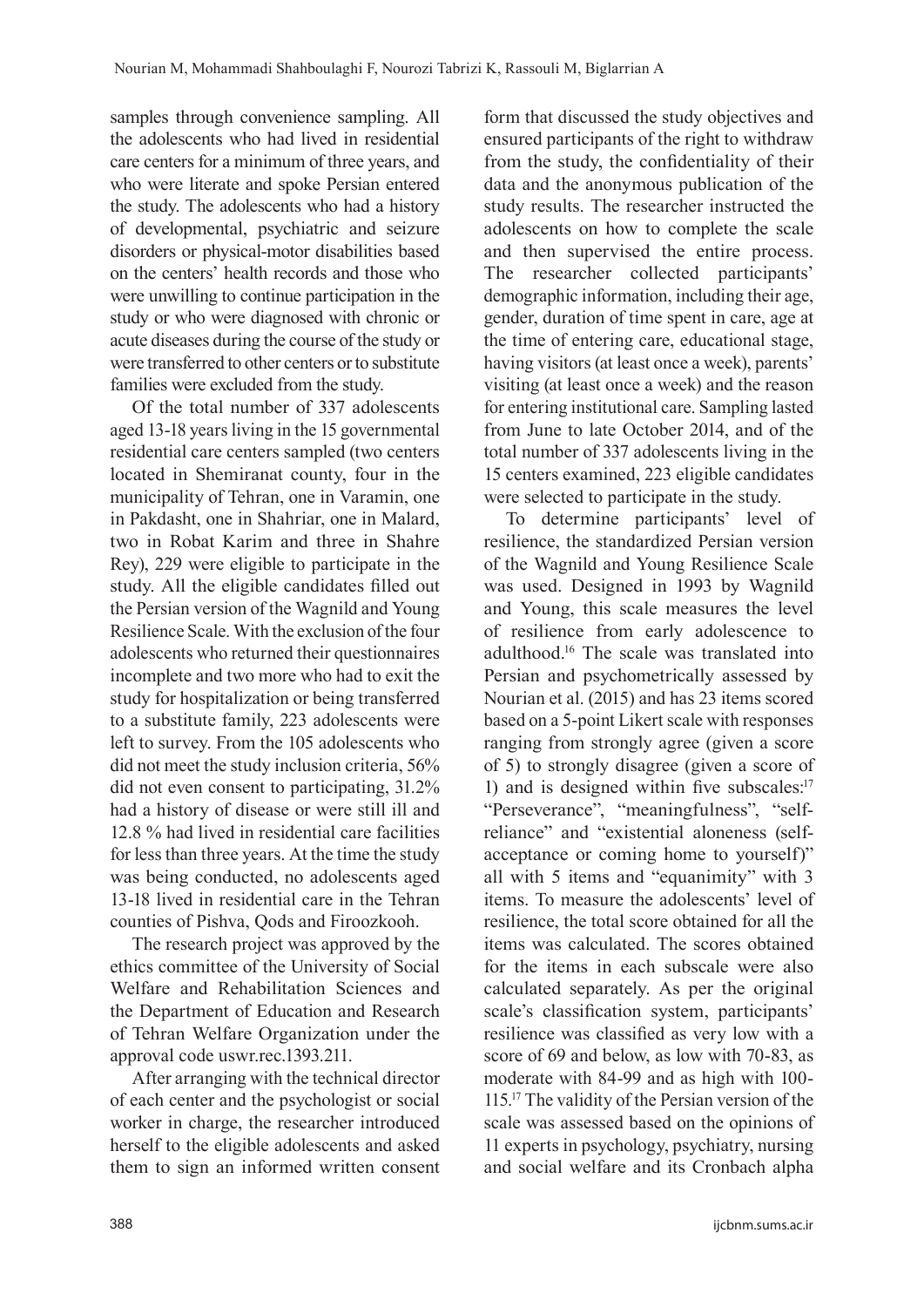value was calculated as  $\alpha = 0.77$ . The internal consistency of the five separate subscales ranged from 0.53 to 0.72 while two had  $\alpha$ <0.70. The Pearson's correlation coefficient. test-retest reliability of the Persian version of the resilience scale was  $0.83$  (P<0.001) after two weeks.<sup>17</sup> Chi-square test, independent *t*-test and ANOVA were also used in SPSS-20 to determine the relationship between the demographic variables and resilience in participants at a significance level of 0.05 and with a confidence interval of 0.95.

## **Results**

The present study analyzed the data obtained from 223 adolescents. The results obtained showed that the majority of participants (68.2%) were male and many (29.4%) had spent years in care facilities. Participants ranged from 13 to 19 in age and had a mean age of 15.22±1.73. The mean age of participants at the time of entering residential care was 7.06±4.01 and their mean duration of the time spent in care was 8.026±4.04 years, ranging from 3 to 19 years. Table 1 presents the rest of the demographic characteristics of participants. The adolescents' mean total resilience was  $84.41 \pm 11.01$  and all the participants (100%) were revealed to be resilient, although their level of resilience varied from very low to high. More specifically, only 14 adolescents (6.3%) showed a high level of resilience, while 103 (46.2%) showed a moderate level, 87 (39%) a low level and 19 (8.5%) a very low level. As can be seen in Table 2, the highest score of resilience obtained by the participants pertained to the subscale of "equanimity" (M=12.92 and SE=3.11).

A significant relationship was observed between resilience and gender. The total score of resilience (P=0.006) and the three dimensions of ''perseverance'' (P=0.044 and  $t=2.032$ ), "self-reliance" (P<0.001and  $t=3.899$ ) and "equanimity" (P= 0.009 and t=2.630) were also found to be significantly higher among the female adolescents. The results showed a statistically significant difference between educational stage and

| Table 1: Comparison of the score of resilience in adolescents living in residential care centers of Tehran |
|------------------------------------------------------------------------------------------------------------|
| province by demographic variables                                                                          |

| <b>Variable</b>   | province by actinographic variables<br><b>Category</b> | N(%)        | <b>Mean</b> ±SD   | <b>Statistics</b> | $\mathbf{P}$ |
|-------------------|--------------------------------------------------------|-------------|-------------------|-------------------|--------------|
| Gender            | Female                                                 | 71(31.8)    | 87.03±9.71        | $T = 2.76$        | 0.006        |
|                   | Male                                                   | 152(68.2)   | $83.04 \pm 11.34$ | $Df=221$          |              |
| Reason for        | Without Supervision                                    | 76(34.1)    | $82.72 \pm 11.28$ | $T = -1.65$       | 0.099        |
| entering care     | Poor Supervision                                       | 147(65.9)   | 85.29±10.80       | $Df=221$          |              |
| Educational       | Primary School                                         | 48(21.5)    | 77.98±13.49       | $F=11.43$         | < 0.001      |
| stage             | Middle School                                          | 62(27.8)    | $86.31 \pm 9.42$  | $Df1=2$           |              |
|                   | High School                                            | 113(50/7)   | $86.12 \pm 9.65$  | $Df2=220$         |              |
| Having visitors   | Yes                                                    | 163(73.1)   | $85.02 \pm 11.41$ | $T=1.36$          | 0.175        |
| (at least once a  | No                                                     | 60(26.9)    | $82.07 \pm 9.75$  | $Df=221$          |              |
| weak)             |                                                        |             |                   |                   |              |
| Parents' visiting | Yes                                                    | 111(49.8)   | 85.31±11.49       | $T=1.98$          | 0.226        |
| (at least once a  | N <sub>0</sub>                                         | 112(50.2)   | $83.52 \pm 10.49$ | $Df=221$          |              |
| week)             |                                                        |             |                   |                   |              |
| Age (in years)    | $12-15$                                                | 108(48.4)   | 84.01±11.32       | $T = -0.560$      | 0.576        |
|                   | $15-19$                                                | 115(51.6)   | 84.84±10.72       | $Df=221$          |              |
|                   |                                                        |             |                   |                   |              |
| Age at the time   | $\leq$ 1                                               | 16(7.2)     | $84.06 \pm 11.71$ | $F=1.194$         | 0.310        |
| of entering care  | $1 - 3$                                                | 21(9.4)     | $80.33 \pm 11.21$ | $Df1=4$           |              |
| (in years)        | $3 - 7$                                                | 53 $(23.8)$ | $83.36 \pm 9.30$  | $Df2=218$         |              |
|                   | $7 - 12$                                               | 98 (43.)    | $85.60 \pm 12.06$ |                   |              |
|                   | $12-19$                                                | 35(15.7)    | $85.31 \pm 9.66$  |                   |              |
| Duration of time  | $3 - 7$                                                | 116(52.0)   | 84.46±11.70       | $F=0.037$         | 0.964        |
| spent in care (in | $7 - 12$                                               | 75(33.6)    | 84.56±9.94        | $Df1=2$           |              |
| years)            | $12-19$                                                | 32(14.3)    | 83.94±11.18       | $Df2=220$         |              |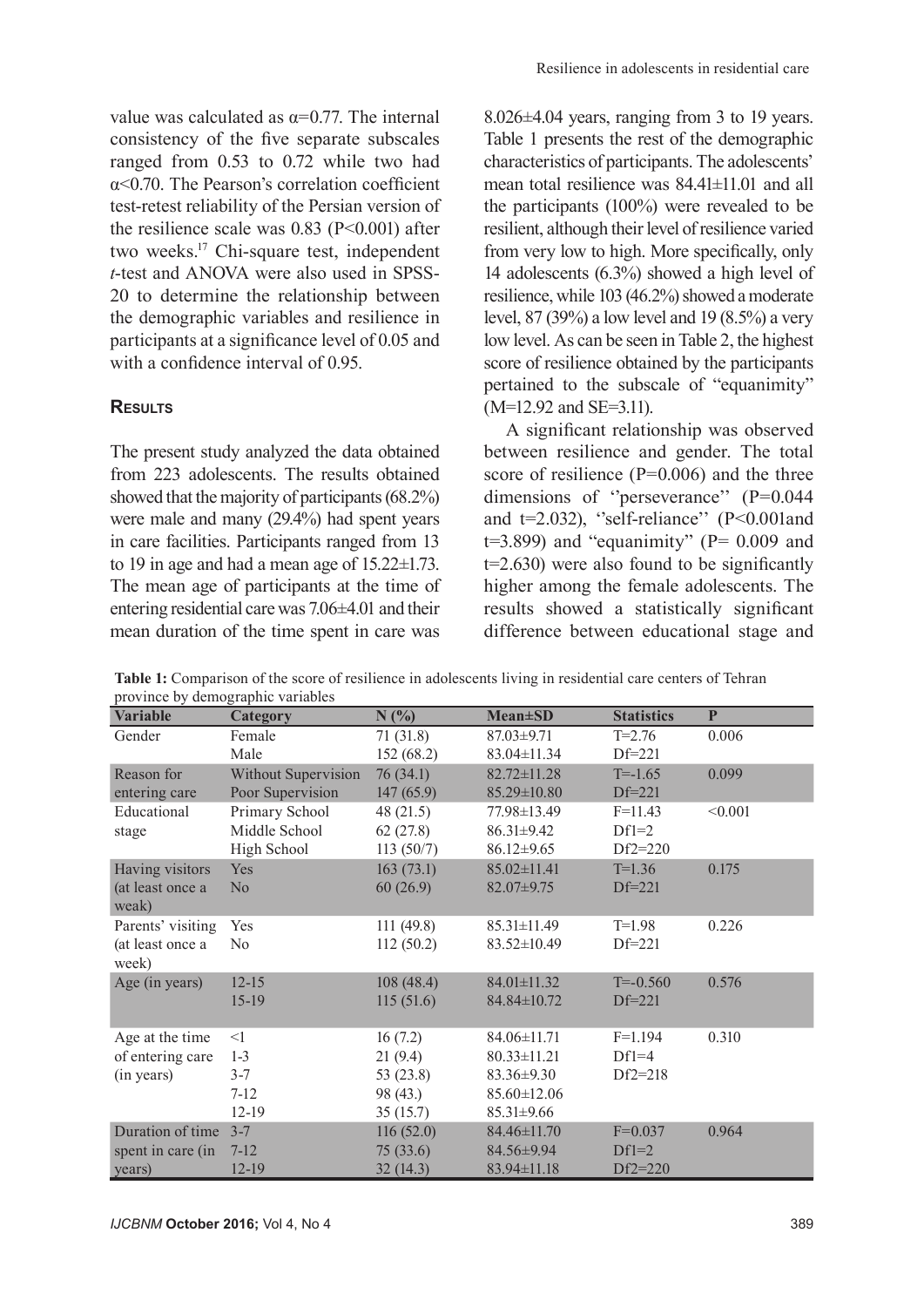| <b>Subscale</b>                 | <b>Minimum</b> | <b>Maximum</b> | $Mean \pm SD$     |
|---------------------------------|----------------|----------------|-------------------|
| Perseverance (5 items)          | 5.00           | 25.00          | $15.28 \pm 3.12$  |
| Meaningfulness (5 items)        | 6.00           | 25.00          | $19.36 \pm 3.73$  |
| Self-reliance (5 items)         | 6.00           | 25.00          | $17.78 \pm 3.68$  |
| Existential Aloneness (5 items) | 7.00           | 25.00          | $19.04 \pm 3.46$  |
| Equanimity (3 items)            | 3.00           | 15.00          | $12.92 \pm 3.11$  |
| <b>Total Score</b>              | 23             | 113.00         | $84.41 \pm 11.01$ |

**Table 2:** The total and subscale scores of resilience in adolescents living in residential care centers of Tehran province

the score of resilience. Tukey's multiple comparison test showed that the mean total score of resilience (P<0.001) and the three dimensions of "perseverance" (P<0.001) and F=11.274), meaningfulness" ( $P \le 0.001$ and F=12.917) and "existential aloneness"(P  $\leq 0.001$  and F=8.846) were significantly lower in the primary school children than in the middle school and high school students. The adolescents who had frequent visitors and whose parents visited often had a greater level of resilience, but the differences were not statistically significant. There were no significant relationships between the total score of resilience and its dimensions by the variables of age, age at the time of entering care, the duration of time spent in care and the reason for entering care (Table 3).

The results indicated no significant relationship between gender and the level of resilience (P=0.008); however, the level of resilience was found to be significantly higher among the female adolescents. A significant relationship was also observed between educational stage and the level of resilience (P<0.001; Table 3).

## **Discussion**

The results showed that all the adolescents were resilient; however, its levels varied from very low to high. In approximately half of the participants, the level of resilience was moderate; as consistent with the findings of previous studies, very few adolescents had a high level of resilience.<sup>18,19</sup> Studies have reported varying mean scores of resilience for different populations; however, this finding is inconsistent with the results of some studies,  $20,21$  perhaps due to the cultural and social differences in place and the different characteristics of different residential care centers and more specifically due to the different tools and methods used for determining the level of resilience.

In the present study, the highest mean score of resilience pertained to the subscale of "equanimity". This aspect of resilience includes the ability to consider one's own and others' experiences and to use it for remaining collected when dealing with tension and for avoiding severe reactions to tension.<sup>22</sup> The results showed that resilience was significantly higher in female than in male adolescents. Zolkoski et al. reported that in adolescents, resilience may vary by gender.<sup>23</sup> Previous studies have shown contradictory results regarding the impact of gender on resilience. Some studies found gender to have no significant effect on resilience.<sup>24</sup> The present study, however, identified significant differences in the score of resilience by gender, which is consistent with the results of some other studies.25 In a study examining the total score of resilience in six areas (as outcomes), girls were found to have higher resilience than boys at the time of discharge from outof-home care.21,23 Although many studies have emphasized the relationship between gender and resilience, this finding was found to be inconsistent with the results of some studies that revealed no significant relationship between gender and resilience.<sup>26</sup> Mahmoodi et al. conducted a study on adolescents who had experienced mental traumas but who lived with their family and were different in age from the subjects of the present study, which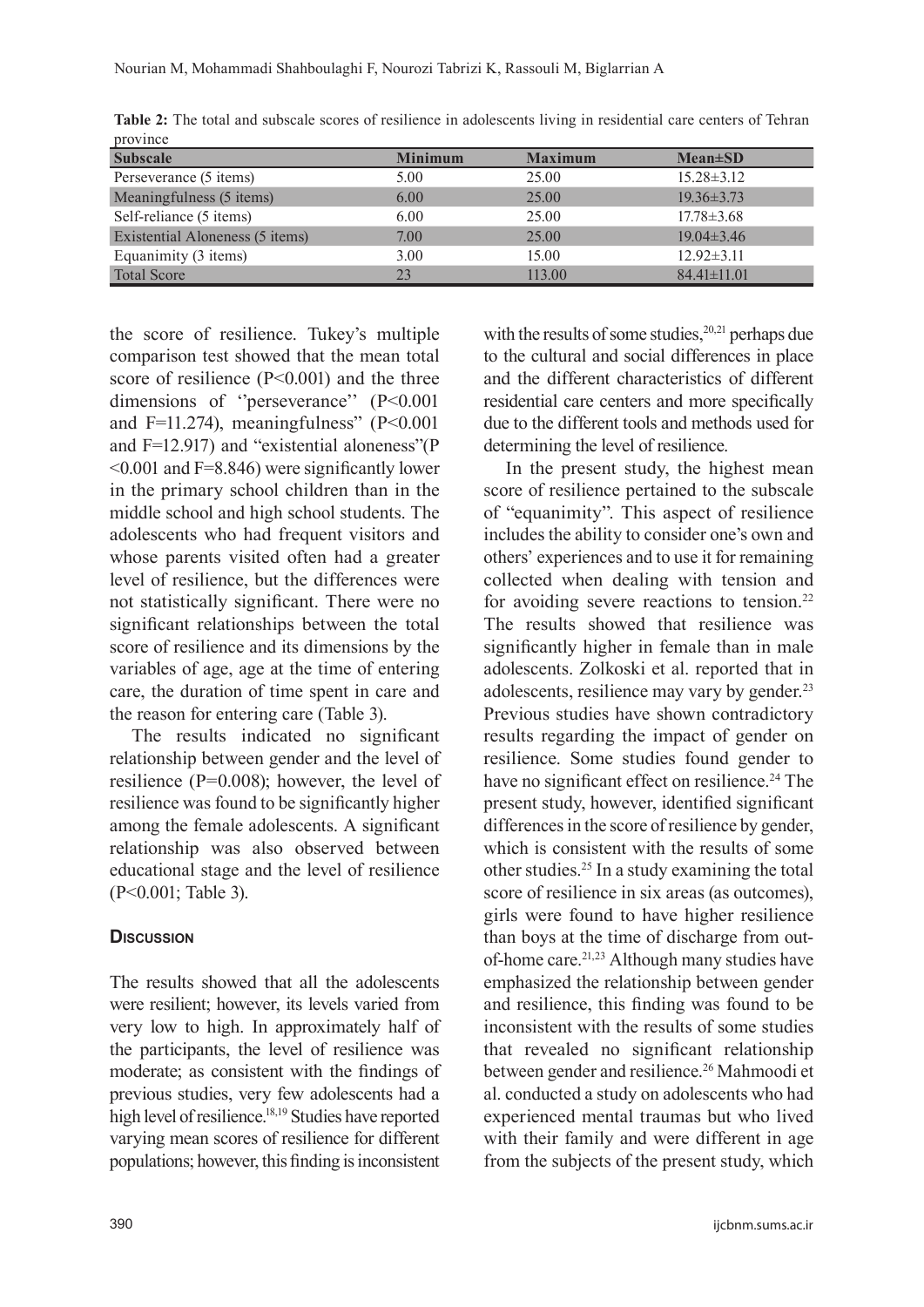|                          | R. Level       | <b>Very Low</b> | Low      | <b>Moderate</b> | <b>High</b> | <b>Chi-Square Test</b> |
|--------------------------|----------------|-----------------|----------|-----------------|-------------|------------------------|
| <b>Variable</b>          |                | N(%)            | N(%)     | N(%)            | N(%)        |                        |
| Gender                   | Female         | 4(5.6)          | 18(25.4) | 42(59.2)        | 7(9.9)      | $P = 0.008$            |
|                          | Male           | 15(9.9)         | 69(45.4) | 61(40.1)        | 7(4.6)      | $X2 = 11.921$          |
|                          | Total          | 19(8.5)         | 87(39)   | 103(46.2)       | 14(6.3)     |                        |
| <b>Educational</b> stage | Primary School | 12(25)          | 22(45.8) | 11(22.9)        | 3(6.2)      | P < 0.001              |
|                          | Middle School  | 1(1.6)          | 24(38.7) | 31(50.0)        | 6(9.7)      | $X2 = 26.74$           |
|                          | High School    | 6(5.3)          | 41(63.3) | 61(54)          | 5(4.4)      |                        |
|                          | Total          | 19(8.5)         | 87(39.0) | 103(46.2)       | 14(6.3)     |                        |
| Reason for entering      | Without        | 8(10.5)         | 31(40.8) | 36(47.4)        | 1(1.3)      | $P=0.158$              |
| care                     | Supervision    |                 |          |                 |             | $X2 = 5.195$           |
|                          | Poor           | 11(7.5)         | 56(38.1) | 67(54.6)        | 13(8.8)     |                        |
|                          | Supervision    |                 |          |                 |             |                        |
|                          | Total          | 19(8.5)         | 87(39.0) | 103(46.2)       | 14(6.3)     |                        |
| Having visitors          | yes            | 14(8.6)         | 56(34.4) | 80(49.1)        | 13(8.0)     | $P=0.064$              |
| (at least once a         | no             | 5(8.3)          | 31(51.7) | 23(38.3)        | 1(1.7)      | $X2 = 7.249$           |
| week)                    | Total          | 19(8.5)         | 87(39.0) | 103(46.2)       | 14(6.3)     |                        |
| Parents' visiting        | yes            | 10(9.0)         | 37(33.3) | 55(49.5)        | 9(8.1)      | $P=0.307$              |
| (at least once a         | no             | 9(8.0)          | 50(44.6) | 48(42.9)        | 5(4.5)      | $X2=3.609$             |
| week)                    | Total          | 19(8.5)         | 87(39.0) | 103(46.2)       | 14(6.3)     |                        |
| Age (in years)           | $12 - 15$      | 11(9.7)         | 45(39.8) | 48(42.5)        | 9(8.0)      | $P=0.536$              |
|                          | $15-19$        | 8(7.3)          | 42(38.2) | 55(50)          | 5(4.5)      | $X2 = 2.156$           |
|                          | Total          | 19(39.0)        | 87(39.0) | 103(46.2)       | 14(6.3)     | $DF=3$                 |
| Age at the time of       | <1             | 2(12.5)         | 7(43.8)  | 6(37.5)         | 1(6.2)      | $P=0.910$              |
| entering care            | $1 - 3$        | 2(9.5)          | 11(52.4) | 8(38.1)         | 0(0.0)      | Fisher's Exact         |
| (in years)               | $3 - 7$        | 3(5.7)          | 21(39.6) | 27(50.9)        | 2(3.8)      | Test = $6.236$         |
|                          | $7 - 12$       | 9(9.2)          | 34(34.7) | 46(46.9)        | 9(9.2)      |                        |
|                          | 12-19          | 3(8.6)          | 14(40.0) | 16(45.7)        | 2(5.7)      |                        |
|                          | Total          | 19(8.5)         | 87(39.0) | 103(46.2)       | 14(6.3)     |                        |
| Duration of the time     | $1 - 7$        | 12(10.3)        | 44(37.9) | 50(43.1)        | 10(8.6)     | $P=0.782$              |
| spent in care            | $7 - 12$       | 5(6.7)          | 29(38.7) | 38(50.7)        | 3(4.0)      | Fisher's Exact         |
| (in years)               | $12-19$        | 6(6.2)          | 14(33.8) | 15(46.9)        | 1(3.1)      | $Test = 3.280$         |
|                          | Total          | 19(8.5)         | 87(39.0) | 103(46.2)       | 14(6.3)     |                        |

**Table 3:** Comparison of the level of resilience in adolescents living in residential care centers of Tehran province by demographic variables

may have caused the inconsistency of the results obtained.26 Moreover, in Mahmoodi's study, the adolescents examined were students living on campus, which somehow explains the lack of differences between the genders. Contrary to the findings of the present study, the results of the quantitative stage of a mixedmethods study that evaluated resilience with similar tools showed that resilience is higher among boys compared to girls. $27$ This mixed-methods study examined highrisk adolescents; however, their age, living environment and more importantly, different personal and social characteristics may have caused the inconsistency of results. The gender differences observed can be explained by the biological and cultural differences existing between the children, especially in terms of the differences in the education systems in place in different communities, as well as the higher capacity of girls to benefit from the services provided at supportive care centers.<sup>28</sup> Although resilience was found to be higher among the adolescents whose parents visited often and who had other visitors at least once a week, the difference was not statistically significant. Studies have reported disparate findings on the effect of visits from and contact with the biological parents during separation from the family and while living in supportive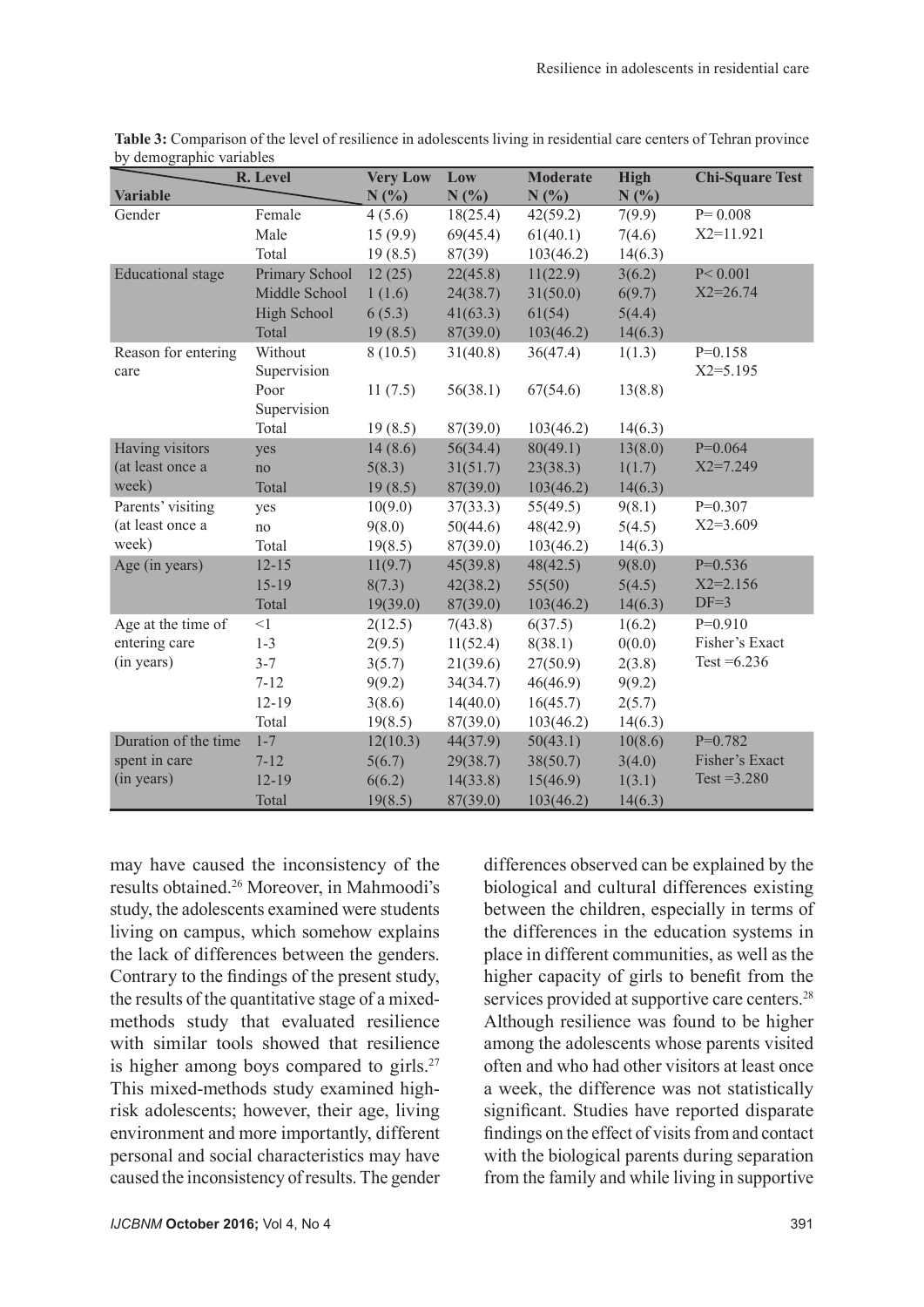centers. In fact, multiple complex problems related to family members, especially parents, may have adverse effects on the adolescents;29 however, communication with the parents, especially during the period of transition to the community, can be highly beneficial too.<sup>30</sup>

Metzger showed that the increase of the number of parents' visits is positively correlated with the adolescents' self-concept and their degree of coping and resilience.<sup>31</sup> The review of literature showed that, in and by itself, the number of parents' visits may not promote children's development in supportive centers; however, parental support of the adolescents and communication with them can help better prepare for dealing with tensions and promote their development and resilience through creating a sense of self-worth.32 A quality communication between adolescents and their biological parents, step-parents and peers in supportive centers is believed to help protect them against behavioral disorders.32 It appears that although adolescents examined in the present study had frequent visits from their parents, the relationship between them may have lacked in quality, supportiveness and receptivity, perhaps caused by a bad parenting style and its impact on the parentadolescent relationship, or by the type of the supportive center to which they had been admitted –that is, whether or not it allowed the parents to be present in their children's lives and contribute to their care and development.

Communicating with the people around and building a communication network can help reduce tension and enhance resilience in adolescents, thereby creating a sense of stability and continuity in life,33 as the support they receive this way encourages self-efficacy and independent behaviors.<sup>34</sup> Previous studies<sup>35,36</sup> have shown that stable communication with peers, teachers, friends and relatives is crucial to a resilient adaptation to supportive centers among highrisk adolescents; however, the quality of this communication is even more important, as it is associated with receiving sympathy and support and having better opportunities for contribution and cooperation. This can also foster intimacy and care and can therefore be associated with resilience and help promote it. These factors are but some of the features of good communication and may constitute one of the reasons for the inconsistency of results in different studies.

The level of resilience was higher in the adolescents with poor supervision than in those with no supervision at all; however, the difference was not statistically significant, perhaps owing to the similar risk factors associated with having poor or no supervision. Children are often sent to supportive centers for risk factors such as addiction, mental diseases, delinquency and parents' incurable diseases or death, which are also associated with having poor or no supervision. Despite the limited information available on the experiences of these adolescents before entering care, researchers believe that certain risk factors and hardships experienced before admission to these center contribute to the vulnerability of these adolescents against risk factors later experienced in institutional care, as they disrupt their key developmental process in childhood, entailing emotional regulation, attachment and executive functioning.11 Five main factors that threaten adolescents living in out-of-home care include their individual characteristics, the mental and physical traumas experienced before entering care, the psychosocial experiences lived before entering care, the experiences lived while in care and the experiences lived after leaving care.<sup>1</sup> Evidence suggests that children who have experienced family difficulties and turmoil before entering care are at a greater risk for behavioral and emotional problems compared to children who have been admitted to care centers for economic reasons.<sup>1</sup> According to the centers' caregivers, the children's early history before entering care has a significant relationship with their performance, as children with a history of poor physical behaviors, physical or sexual abuse and parental addiction to alcohol and narcotics showed less resilience.<sup>35</sup> In fact, children's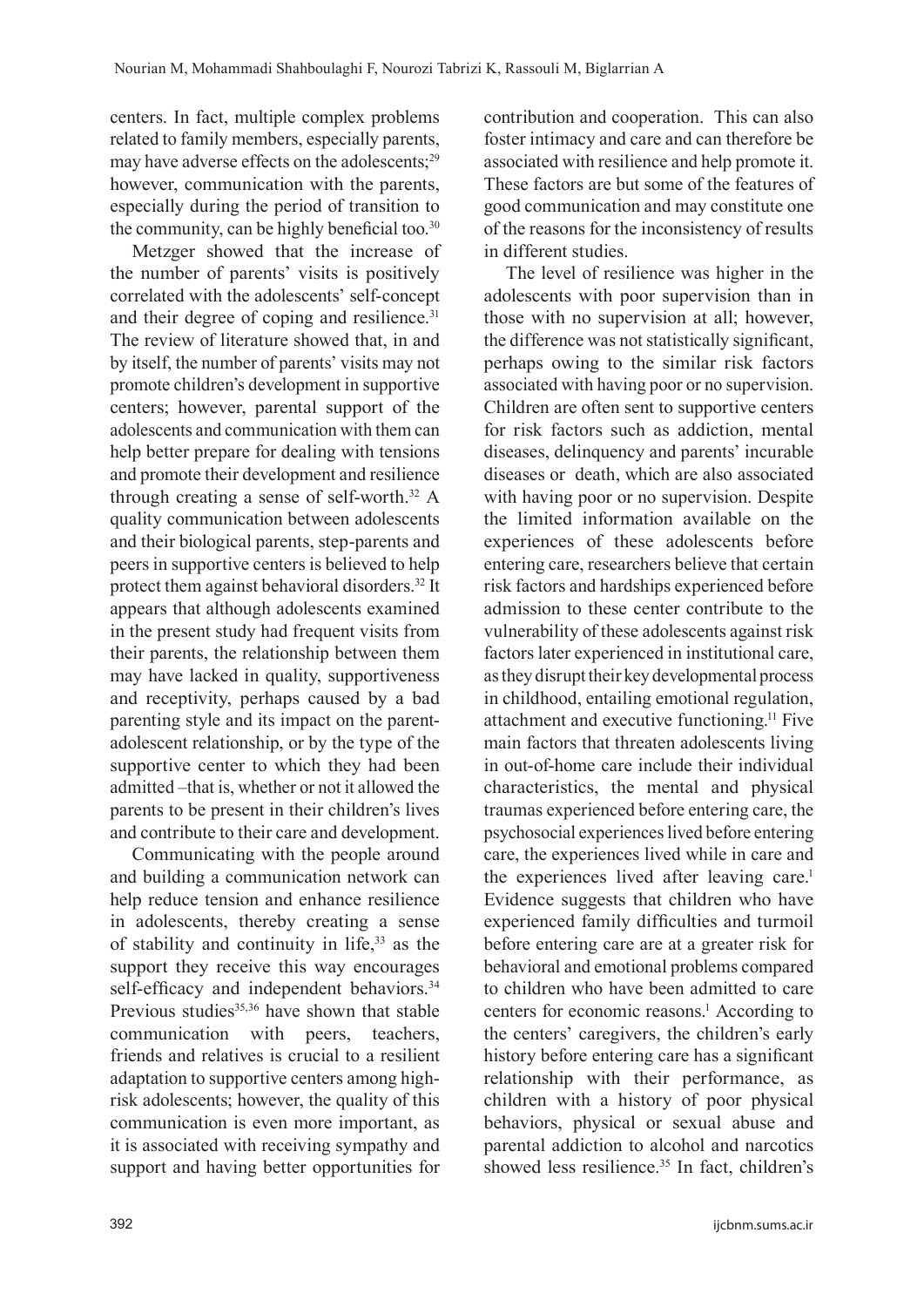negative experiences before entering care can impair their developmental process and challenge their proper control of emotions, the creation of a sense of independence and, ultimately, their performance.<sup>37</sup>

The results also showed that the mean score and level of resilience was significantly lower in primary school children than in middle school (which, in Iran, is the equivalent of the first three years of high school in North America) and high school students. This finding is not unexpected, because resilience is described as a developing process. $38$ An individual's capacity for a positive adaptation to risk changes during the various developmental stages of life as well as the level of education increases, because success in achieving higher education contributes to resilience. In addition to the individual's nature, his character and personality also change over time under the influence of the society, culture and system of education, resulting in a higher level of resilience.<sup>39</sup> School programs should also incorporate positive social norms, cultural values and ideologies so as to cultivate prosocial attitudes and an optimistic outlook towards the future in adolescents, which is deemed necessary for cultivating their resilience.<sup>40</sup>

The duration of time spent in care, age at the time of entering care and current age had no significant effects on resilience in the adolescents. Previous studies, however, have yielded different findings on the effect of age at the time of entering care on the outcome of resilience. In some studies, age at the time of entering care was not reported as a significant predictor of behavioral problems and resilience; $13$  in other studies, in contrast, the entry of children into care at a younger age was associated with greater symptoms of posttraumatic stress disorder and lower levels of resilience.11,12 It can thus be concluded that age at the time of entering care is not associated with resilience, but facilitates the correlation between resilience and its predictors. As for the duration of time spent in care, previous studies have mostly emphasized the frequency of changing centers and have found it to be associated with behavioral problems, which themselves trigger the changing of centers.<sup>11</sup> The present study examined only the duration of time spent in care and further studies are required to examine these relationships.

Despite finding resilience to be lower among younger adolescents, the present study found no significant differences in the level of resilience between the two age groups examined. Most studies on the correlation between age and resilience have not examined high-risk adolescents.<sup>38,41</sup> Wagnild and Young correlated resilience with positive outcomes and successful aging; $42$  in the present study, however, participants' accumulation of negative life experiences may have affected the results. The disparate findings on this issue can be explained by methodological differences.

Limitations of the present study include the limited generalizability of the results due to the lack of data on non-governmental residential care centers, the sample being restricted to adolescents living in counties of Tehran province (which may not be representative of the entire population of adolescents in residential care), self-report biases and poorly operationalized variables (for example, having visitors and parents' visiting were represented by a binary variable [Yes/No]). Moreover, the type of data collected was limited to childlevel variables; future studies are therefore recommended to investigate other variables such as care center-level and communitylevel variables. The cross-sectional design of the study was another limitation worth noting. Longitudinal studies are required for examining resilience and its contributing factors over time. It should also be noted that the Wagnild and Young Resilience Scale does incorporate self-reports made by children below age 12; however, the 10-12 age range was outside the scope of the present study.

#### **CONCLUSION**

The main finding of the present study is that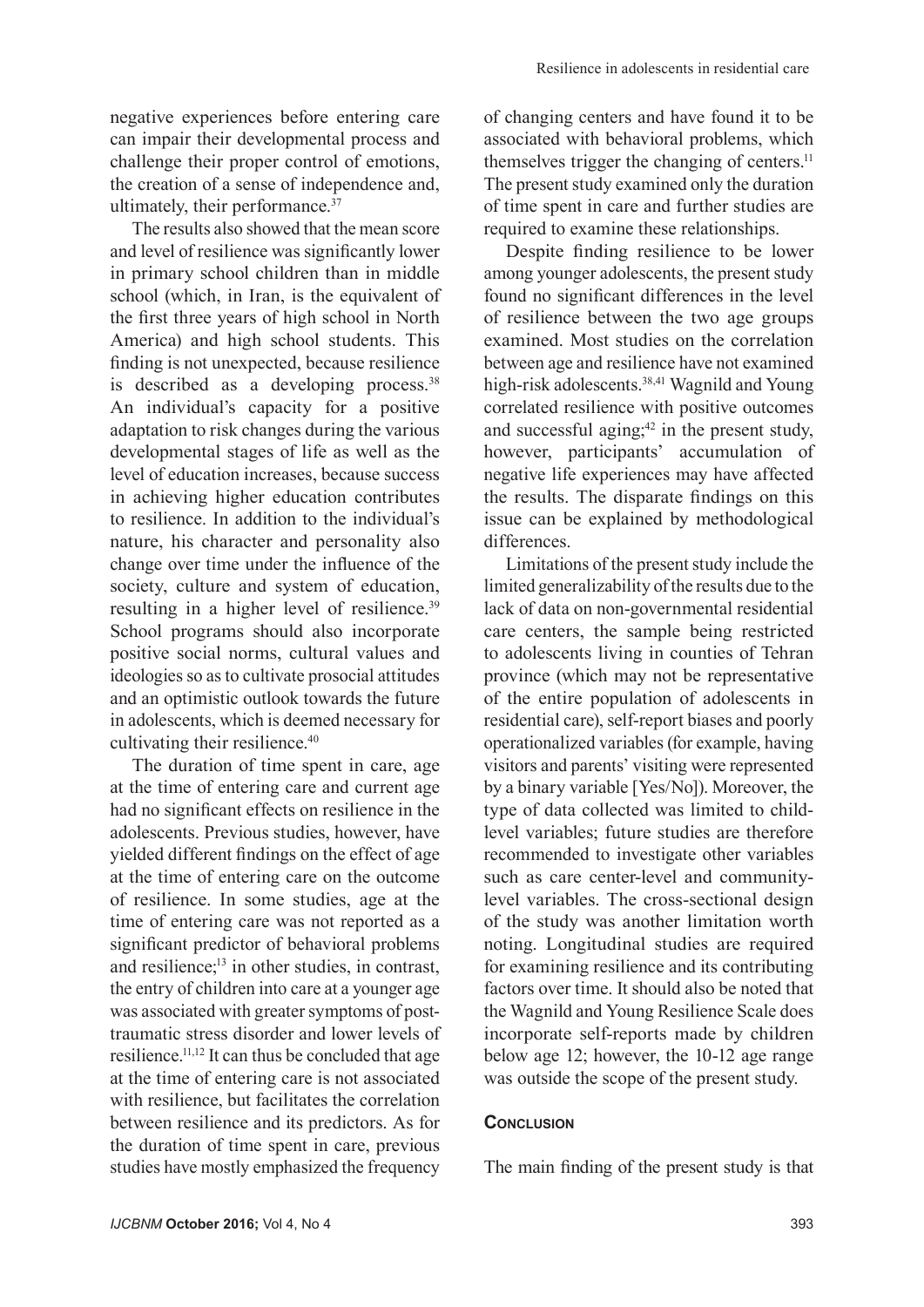approximately half of the adolescents examined had moderate levels of resilience. Resiliencebased interventions are therefore required for optimizing resilience in this vulnerable group of adolescents, as higher levels of resilience appear to be more common in female adolescents and in those at higher levels of education. Academic progress plays an evidently significant role in fostering resilience and reducing adversity. The findings of the present study may help inform policy-makers and caregivers about the importance of promoting resilience and wellbeing among children in residential care centers through offering extra-curricular activities and encouraging academic success, especially among male adolescents and those in need of extra support. Due to the complexity of the subject of resilience and how it depends on the context in which one lives, in-depth interviews with female adolescents living in residential care centers are also vital for better understanding the factors that contribute to resilience.

## **Acknowledgement**

This study was part of a PhD dissertation by Manijeh Nourian approved by the University of Social Welfare and Rehabilitation Sciences. Hereby, the researchers would like to express their gratitude to all the adolescents who participated in the study and the authorities and directors of Tehran Welfare Organization and affiliated offices for their sincere cooperation and assistance in conducting the research.

# **Conflict of Interest:** None declared.

## **References**

- 1 Donnon T, Hammond W. A psychometric assessment of the self-reported youth resiliency: Assessing developmental strengths questionnaire. Psychol Rep. 2007;100:963-78.
- 2 Browne DC. The relationship between problem disclosure, coping strategies and placement outcome in foster adolescents. J Adolescence.1998;21:585-97.
- 3 Drapeaue S, Saint-Jacques MC, Lepine R, et al. Process that contribute to resilience among youth in foster care. Journal of Adolescence. 2007;30:977-99.
- 4 Jozefiak T, Kayed NS, Rimehaug T, et al. Prevalence and comorbidity of mental disorders among adolescents living in residential youth care. Eur Child Adoles Psy. 2016;25:33-47.
- 5 Ivec M, Braithwaite V. Out-of-home care standards submission [Internet]. Australia: Australian National University; 2010.[Cited 22 December 2015]. Available from: https://ccb.anu.edu.au/News/ Out-Of-Home-Care%20Standards%20 Submission.pdf.
- 6 De Swart JJW, Van den broek H, Stams,GJ, et al. The effectiveness of institutional youth care over the past three decades: A mete analysis. Children and Youth Services Review. 2012;34:1818-24.
- 7 Kools S, Paul SM, Jones R, et al. Health profile of adolescents in foster care. J Pediatr Nurs. 2013;28:213-22.
- 8 Hunter AJ. Across cultural camparison of resilience in adolescents. J Pediatr Nurs. 2001;16:172-9.
- 9 Sood S, Bakhshi A, Devi P. An Assessment of Perceived Stress, Resilience and Mental Health of Adolescents Living in Border Areas. International Journal of Scientific and Research Publications. 2013;3:1-4.
- 10 Stajduhar K, Funk L, Show AL, et al. Resilience from the perspective of the illicit injection drug user: An exploratory descriptive study. Int J Drug Policy. 2009;20:309-16.
- 11 Bell T. Resilience and risk among maltreated children out of home care [thesis]. Canada: University of Ottawa; 2014.
- 12 Kolko DJ, Hurlburt MS, Zhang J, et al. Posttraumatic stress symptoms in children and adolescents referred for child welfare investigation. A nationl sample of in home and out-of- home care. Child Maltreatment. 2010;15:48-63.
- 13 Holtan A, Ronning JA, Handegard BH,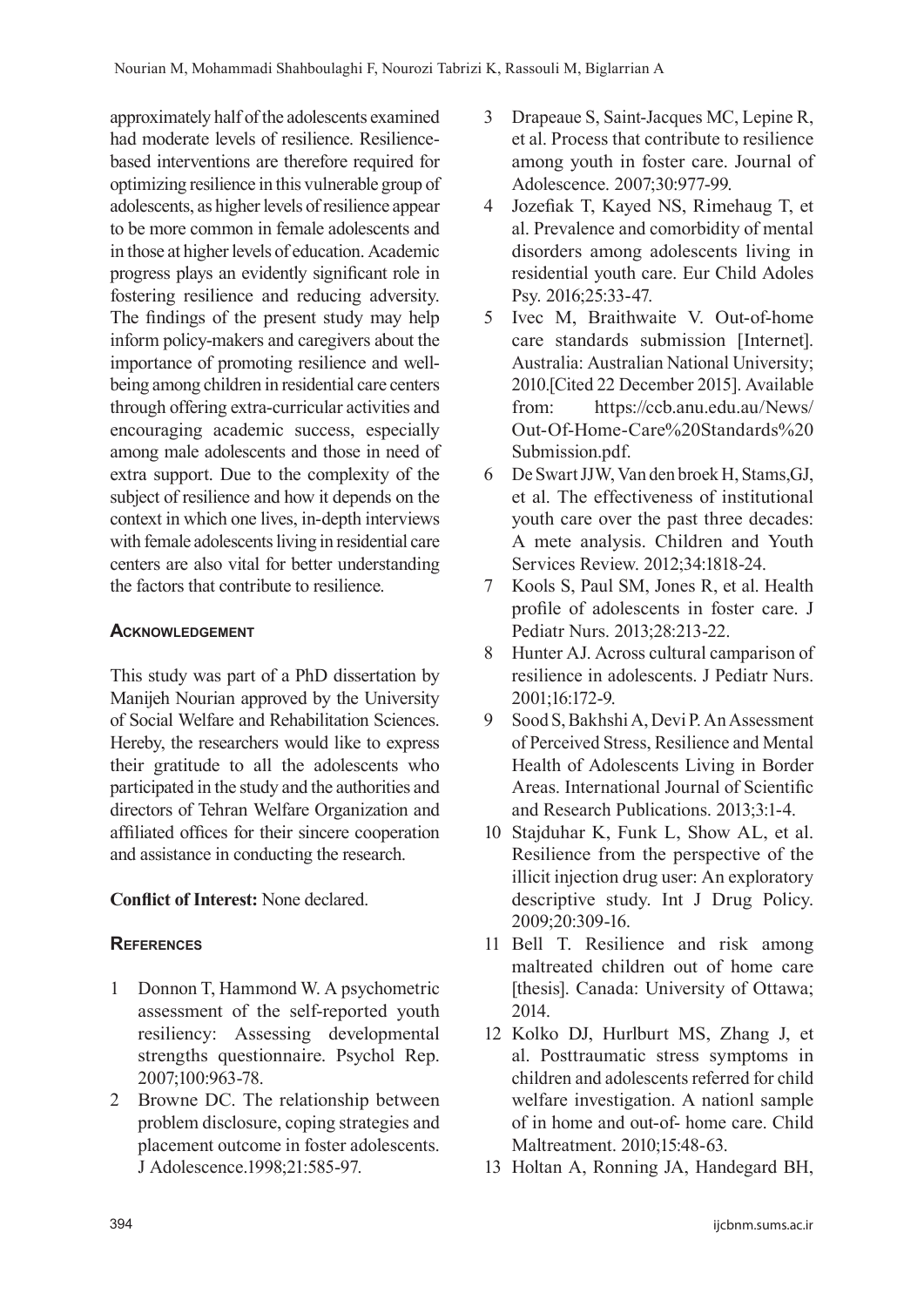Sourander A. A comparison of mental health problem in kinship and nonkinsip foster care. Eur Child Adoles Psy. 2005;14:200-7.

- 14 Masten AS, Wright MOD. Resilience over the lifespan: Developmental perspectives on resistance, recovery, and transformation. In: Reich JW, Zautra AJ, Hall JS, editors. Handbook of adult resilience. New York, NY: Guilford Press; 2009.p. 213-37
- 15 Collins ME, Paris R, Ward RL. The permanence of family ties: Implications for youth transitioning from foster care. Am J Orthopsychiat. 2008;78:54-62.
- 16 Wagnild GM, Young HM. Development and psychometric evaluation of the resilience Scale. J Nurs Meas. 1993;1:165-78.
- 17 Nourian M, Mohammadi F, Nourozi K, et al. Assessing validity and reliability of Persian version of Wagnild and Young scale in institutionalized adolescents. Iranian Journal of Psychiatry and Clinical Psychology. 2015;21:262-73.[In Persian]
- 18 Bloger KE, Patterson CJ. Squeal of child maltreatment: Vulnerability and resilience. In: Luthar SS, editor. Resilience and vulnerability: Adaptation in the context of childhood adversities. UK: Cambridge University Press; 2003.
- 19 Barnsley SE. An examination of Factors contributing to resilience among children and youths in out of home care in Ontario [Thesis]. Canada: University of Ottawa; 2011.
- 20 Shpiegel S. Resilience among youth emancipating from care: cumulative risk and protection and their relationship with positive adaptation [Thesis]. US: the State University of New Jersey; 2012.
- 21 Daining C, De Panfilis D. Resilience of youth in transition from out of home care to adulthood. Child Youth Serv Rev. 2007;29:1158-78.
- 22 Wagnild G, Collind JA. Assessing resilience. J Psychosoc Nurs. 2009;47:28-33.
- 23 Zolkoski SM, Bullock M. Resilience in children and youth: A review. Child youth Serv Rev. 2012;34:2295-303.
- 24 Jaffee SR, Gallop R. Social, emotional, and academic competence among children who have had contact with child protective services: Prevalence and stability estimates. J Am Acad Child Adolesc Psychiatry. 2007;46:757-65.
- 25 Dumont KA, Widom CS, Czaja SJ. Predictors of resilience in abused and neglected children grown-up: The role of individual and neighborhood characteristics. Child Abuse Neglect. 2007;31:255-74.
- 26 Mahmoodi SJ, Rahimee Ch, Mohammadi N. Resiliency in individuals exposed to psychological trauma. Research in Clinical Psychology and Counseling. 2011;1:5-14 .[In Persian]
- 27 Hunter AJ, Chalender GE. Adolesent resilience. J nurs scholarship. 1999;31: 243-7.
- 28 Hampel P, Petermann F. Age and Gender Effects on Coping in Children and Adolescents. J Youth Adolescence. 2005;34:73-83.
- 29 McWey LM, Mullis AK. Improving the lives of children in foster care: The impact of supervised visitations. Fam Relat. 2004;53:293-300.
- 30 Kerman B, Maluccio AN, Freundlich. Describing the problem: Outcomes for older youth exiting the foster care system in the U.S. In: Courtney ME, editors. Achieving permanence for older children and youth in foster care. New York: Columbia University Press; 2009.
- 31 Metzger J. Resiliency in children and youth in kinship care and family foster care. Child Welfare. 2008;87:115-40.
- 32 Farruggia SP, Germo GR. Problem behavior among older youth in foster care: examining gender. Child Youth Serv Rev. 2015;48:20-30.
- 33 Monasterio EB. Enhancing resilience in the adolescent. Nurs Clin North A. 2002; 37:373-9.